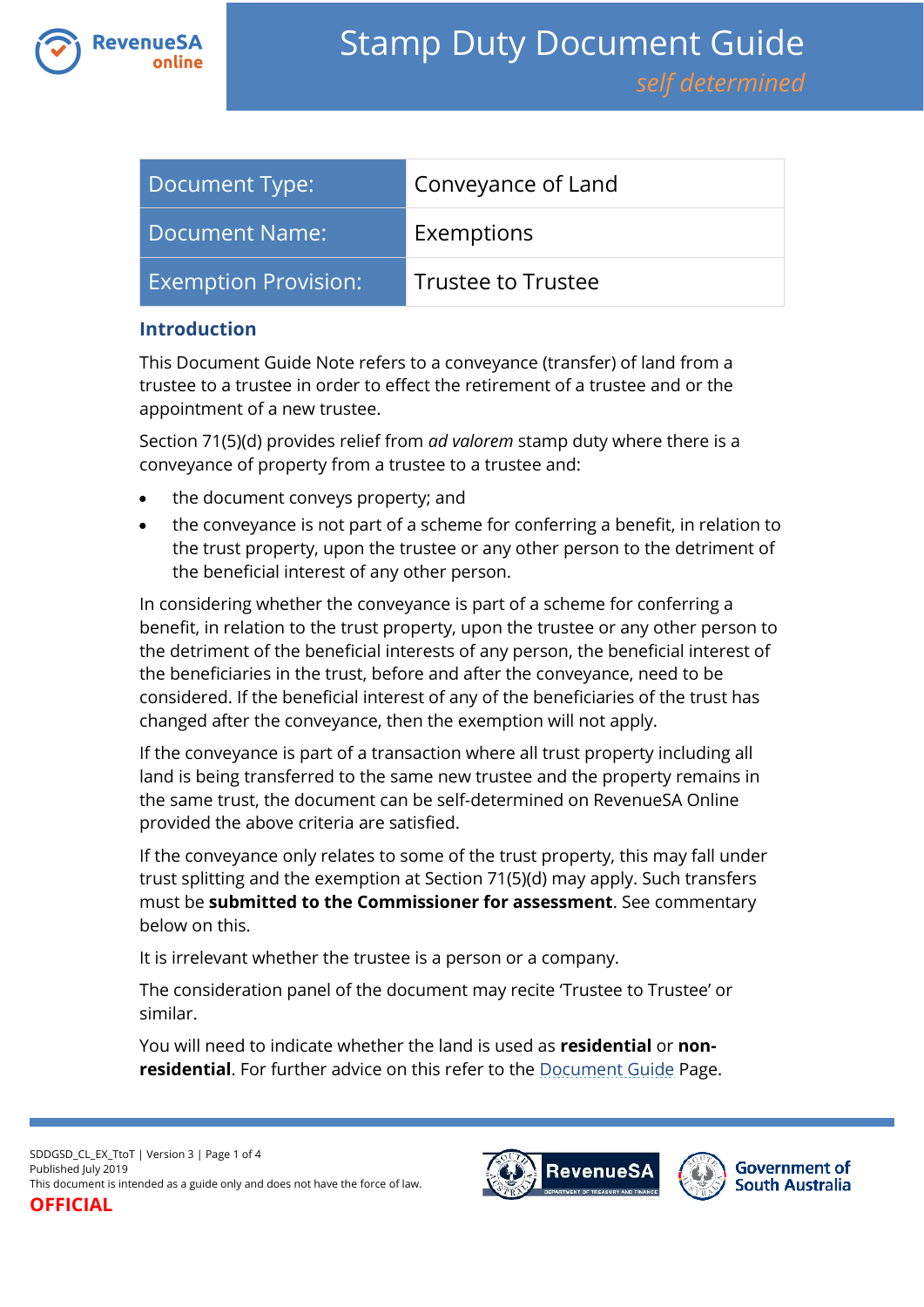

# **Split Trust**

Trust splitting can be described as partitioning, splitting, dividing, or allocating trust properties into two or more parts and having different trustees appointed in respect of the trust property that is now in each separate part. This is generally referred to as creating a split trust or sub-trust. It is considered by RevenueSA that there is only one trust but different trustees in respect of different parts of the trust property. The trustees are governed by the same trust deed.

If you have a transfer of property from a trustee to a trustee pursuant to a trust splitting arrangement as described above, this transfer cannot be selfdetermined on RevenueSA Online and must be **submitted to the Commissioner for assessment**. Your submission should include full details of the transaction and why you consider the Section 71(5)(d) exemption should apply.

## **Cloned Trust**

A trust (i.e. the original trust) is cloned when one or more trusts are established with the same terms and beneficiaries as the original trust. A cloned trust will usually have a different name to the original trust. A cloned trust may also have a different trustee and different appointor.

A cloned trust is a separate trust from the original trust. A transfer of property to a cloned trust is liable to ad valorem duty pursuant to Section 71(3)(a)(i). Section 71(5)(d) does not apply to exempt from stamp duty a transfer of property to a cloned trust.

If you have a transfer of land to a cloned trust it should be self-determined under the RevenueSA Online document type:

[Conveyance of Land | Residential Land/Primary Production Land](https://www.revenuesa.sa.gov.au/stampduty/stamp-duty-document-guide/self-determined/conveyance-of-land/sddgsd_cl_rpp)

[Conveyance of Land | Qualifying Land](https://www.revenuesa.sa.gov.au/stampduty/stamp-duty-document-guide/self-determined/conveyance-of-land/sddgsd_cl_ql)

If the cloned trust has the same trustee as the original trust and the land is intended to be held by the cloned trust and there is no documentation to evidence this, a [Section 71E Statement](https://www.revenuesa.sa.gov.au/forms-and-publications/documents/forms/71estatement.pdf) and [Section 71E Statutory Declaration](https://www.revenuesa.sa.gov.au/forms-and-publications/documents/forms/71estatdec.pdf) must be completed and self-determined under the RevenueSA Online document type:

[Conveyance of Land | Residential Land/Primary](https://www.revenuesa.sa.gov.au/stampduty/stamp-duty-document-guide/self-determined/conveyance-of-land/sddgsd_cl_rpp) Production Land

[Conveyance of Land | Qualifying Land](https://www.revenuesa.sa.gov.au/stampduty/stamp-duty-document-guide/self-determined/conveyance-of-land/sddgsd_cl_ql)

Refer to the [Stamp Duty Document Guide \(Section 71E\)](https://www.revenuesa.sa.gov.au/stampduty/stamp-duty-document-guide/section71e) for further information.

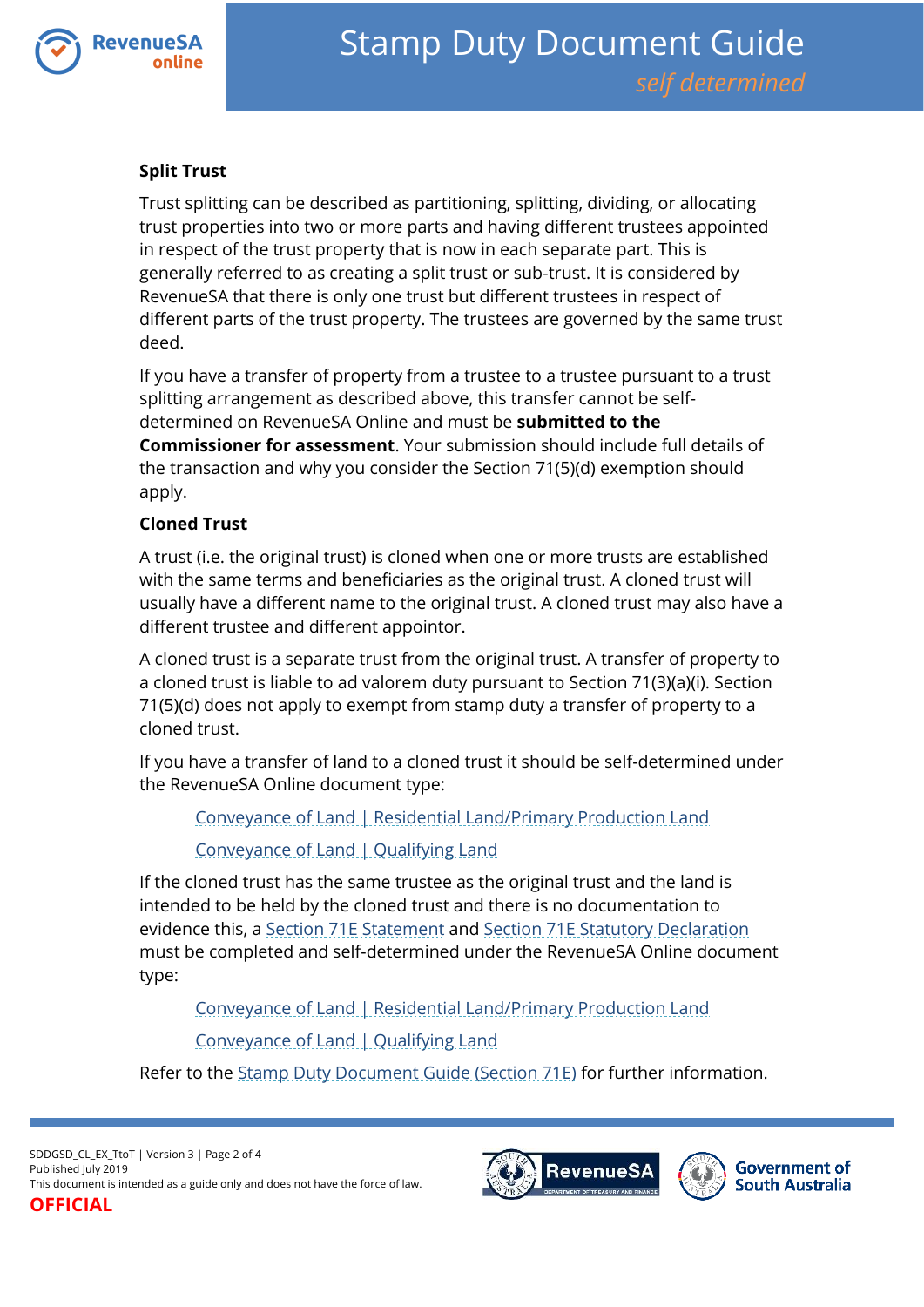

# **What documents can I self-determine under this document type?**

The document can be in the form of:

- LTO Form T1 Transfer; or
- any other document that conveys land from a trustee to a trustee.

# **What types of transactions can I self-determine under this document type?**

A conveyance of land from a trustee to a trustee is deemed suitable for selfdetermination under this document type where:

- there is no change to the beneficial interest of the trust property of the beneficiaries;
- the land remains subject to the same trust; and
- the conveyance is not part of a trust splitting or cloning arrangement (as described above).

## **What evidence do I need to retain for audit purposes?**

For audit purposes, you will need to retain the following documentation either in paper form or electronic form:

- a copy of the documents;
- evidence that a stamp duty determination has been made (i.e. Certificate of Stamp Duty, Document ID or stamped document);
- a copy of the Deed establishing the trust;
- a copy of any Amending/Variation Deeds (if applicable); and
- a copy of the resolution recording the retirement of a trustee and/or the appointment of a new trustee (if applicable).

# **What Section(s) of the** *Stamp Duties Act 1923* **applies?**

- Section 71(5)(d)
- Schedule 2, Part 2, General Exemption 28

#### **What stamp duty is payable on this document?**

This document is exempt from stamp duty.